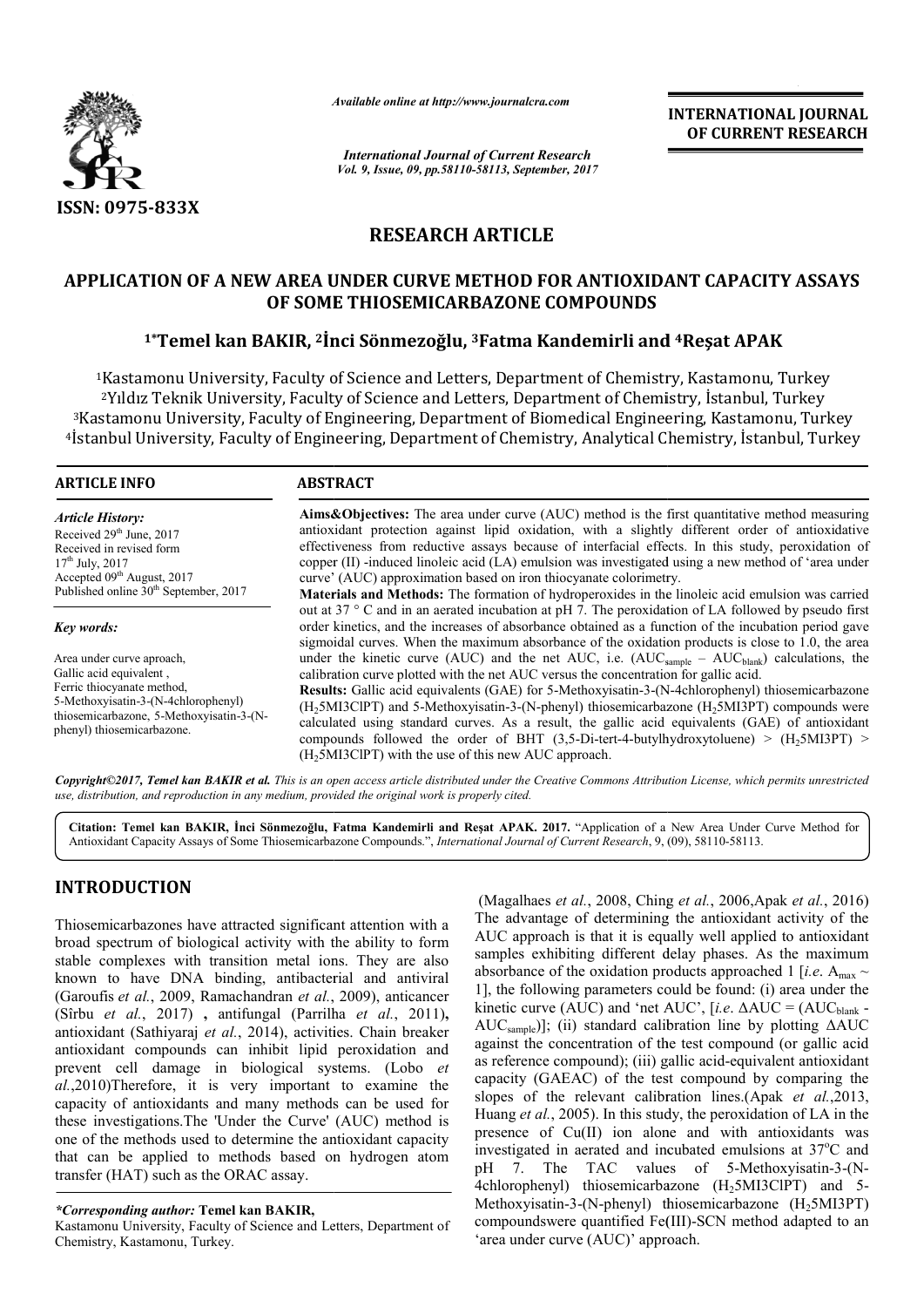## **MATERIALS AND METHODS**

#### **Chemical substances and instruments**

All chemicals which were analytical grade provided from Sigma-Aldrich Co. LLC. In each stage deionized purity water was used. Absorbents was measured using a SHIMADZU the UVM-1240 UV-Visible spectrophotometer (Shimadzu Corp., Kyoto, Japan manufactures) with a pair of identical quartz cuvette of 1 cm thickness.Cu(II)-catalyzed autoxidation of LAwere investigated in 80 mM phosphate buffer at pH 7. The pH measurements were made using a Metrohm 632 Digital pH-meter (Metrohm AG, CH-9100 Herisau, Switzerland) with a combined glass electrode. All the experiments were carried out at 37 ∘C by means of a thermostated system  $(\pm 0.5 \circ C)$ which contained an immersion circulator (Thermomix 1419 B. Braun Melsungen AG, Melsungen, Germany).

#### **Experimental design**

Linoleicacid oxidation processwas investigated by spectrophotometric measurements for 4 hours.Thechange ofabsorbancewithincubation periodduetotheformationofferric thiocyanate showedsigmoidal curves.

#### **Analysis of hydroperoxides (primary oxidation products)**

The ferric thiocyanate method was used to detect the production of hydroperoxides, the product of the primary oxidation in the linoleic acid emulsion system. The primary oxidation grade wasmeasured by sequentially adding ethanol  $(4.7 \text{ mL}, 75\% \text{ v/v})$ , ammonium thiocyanate  $(0.1 \text{ mL}, 30\%$ w/v), sample solution (0.1 mL), and ferrous chloride (0.1 mL of 0.02 M in  $3.5\%$  v/v HCl). The Fe (III) -SCN complex was determined at 500 nm andperoxide concentration was analysed by reading against a blank containing identical components without LA.(Yıldoğan-Beker *et al.,*2011)

#### **Preparation ofstandard and samplesolutions**

Linoleic acid emulsions and antioxidant solutions were prepared freshly every day and all other solutions stored at degree of 4 °C. The stock LA emulsion was prepared by mixing with a same gram (0.2804 g) of LA and Tween 20 , and then 50 mL of phosphate buffer  $(0.2 \text{ mol L}^{-1}, \text{pH 7})$  was added to the mixture. A stock solution of cupric nitrate was prepared at a Cu(II) concentration of 0.05 mol  $L^{-1}$ . (Bakir *et al.* 2014)

#### **Standard system solution , {linoleic acid+Cu(II)}**

The standard  ${LA+Cu(II)}$  solution was prepared as 25 mL (stock 0.02 mol L<sup>-1</sup>) LA + 20 mL phosphate buffer (pH 7) + x mL (stock 0.05 mol  $L^{-1}$ ) Cu(II) + (5-x) mL absolute ethanol or DMSO (dimethyl sulfoxide) in a total reaction volume of 50 mL.

#### **Sample (linoleic acid + Cu(II) +antioxidant) system solution**

The sample solution was prepared as 25 mL (stock 0.02 mol L<sup>-</sup> <sup>1</sup>) LA + 20 mL phosphate buffer (pH 7) + x mL (stock 0.05 mol  $L^{-1}$ ) Cu(II) + y mL antioxidant+ [5–(x + y)] mL absolute ethanol or DMSO (dimethyl sulfoxide) in a total reaction mixture volume of 50 mL.

#### **Statistical analysis**

All experiments were performed in triplicate, and the results for (Fe(III)-SCN) method were expressed as  ${mean \pm standard}$ deviation}. Descriptive statistical analyses were performed using MICROCAL ORIGIN 8.5.1 (Origin Lab Corp., Northampton, MA, USA) for calculating the final AUC values. The same program was used to find the relationship with the net area under curve (AUC) and concentration of antioxidant.

## **RESULTS**

In this study, oxidation was monitored by recording absorbance *versus* time, where the total concentrations of hydroperoxides were proportional to the formation of Fe(III)– thiocyanate (recorded as  $A_{500 \text{ nm}}$ ). Changes of absorbance measured by Fe(III)-SCN assay as a function of incubation time exhibited sigmoidal curves, as shown for some antioxidants (Fig. 1 for Gallic acid , Fig. 2 for BHT, Fig. 3 for (H25MI3ClPT) , Fig. 4 for (H25MI3PT). (Watanabe *et al.*, 2005, Bakır *et al.*, 2013)



**Figure 1.Change in absorbance over time in linoleic acid oxidation system for gallic acid (GA)**



**Figure 2.Change in absorbance over time in linoleic acid oxidation system for 3,5-Di-tert-4-butylhydroxytoluene (BHT).**



**Figure 3.Change in absorbance over time in linoleic acid oxidation system for 5-Methoxyisatin-3-(N-4chlorophenyl) thiosemicarbazone (H25MI3ClPT)**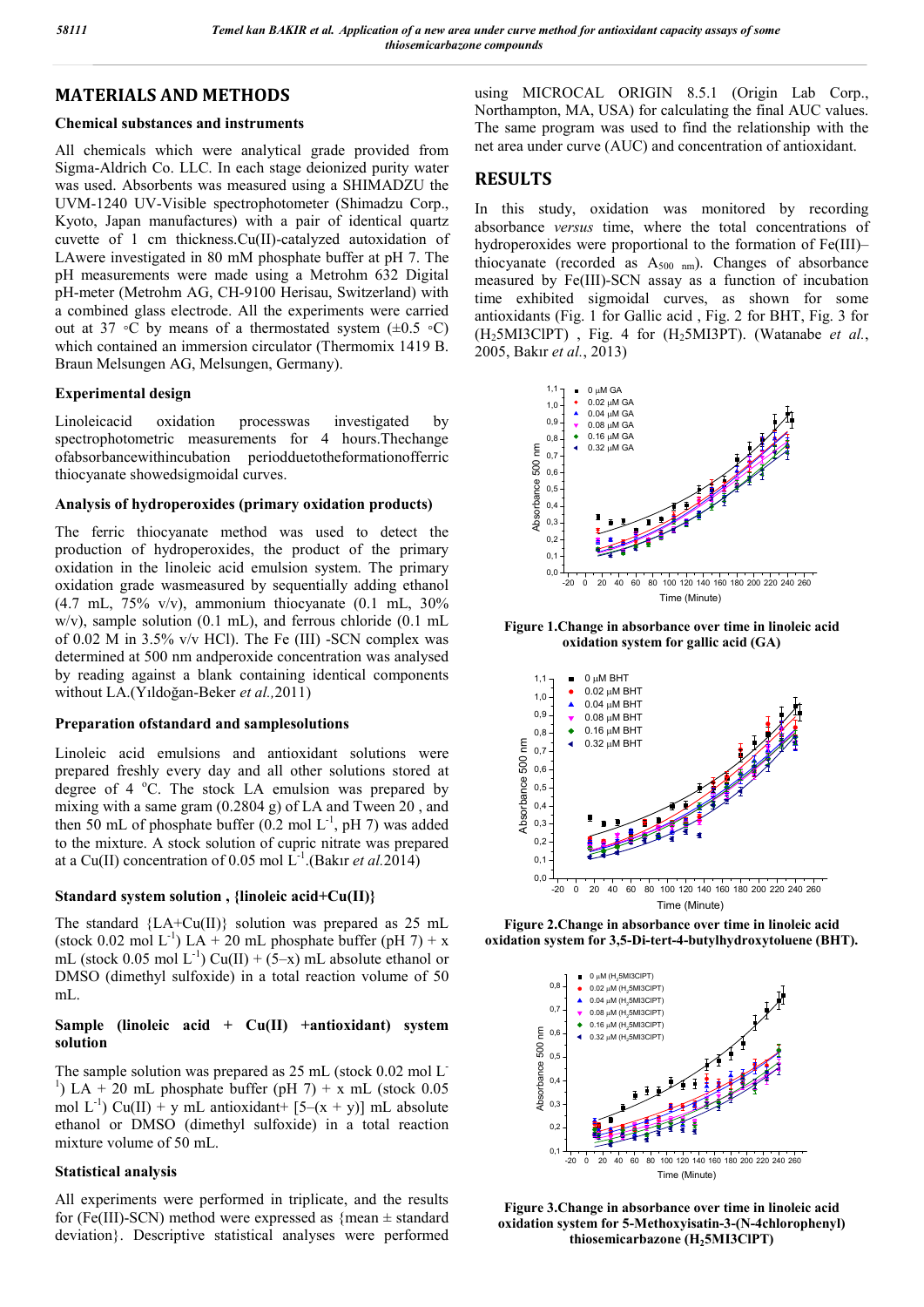

**thiosemicarbazone (H25MI3PT).**

From the absorbance/time curves, AUC values of antioxidants as a function of antioxidant concentration were found.Thus the net AUC (net area under curve) was calculated by comparative analysis of (AUC<sub>blank</sub>-AUC<sub>sample</sub>). Standard calibration lines were obtained by plotting net AUC against the concentration of tested compounds (or gallic acid as reference compound) (net AUC=  $ax \pm b$ , where b is the intercept, a is the slope, and x is the concentration of antioxidant) **(Fig. 5)**.



**Figure 5. Net AUC** *versus* **concentration of gallic acid (GA) in linoleic acid oxidation measured by Fe (III)-SCN assay**

The gallic acid-equivalent antioxidant capacity (GAEAC) was found by comparing the slopes of the calibration lines. **(Table 1).** To determine the GAEAC coefficient of each compound, the ratio of the slope  $(m)$  of the linear regression curve of the tested compound to that of gallic acid was used:

 $GAEAC = m_{\text{compound}} / m_{\text{Gallic acid}}$ 

#### **Table 1. Calculated of GAEAC (gallic acid equivalent antioxidant capacity) values of antioxidants in the linoleic acid oxidation system measured by Fe(III)-SCN method**

| Compound<br>(AOX)         | Calibration equation<br>Net AUC: $y=ax \pm b$ | $\mathbb{R}^2$ | GAEAC(unitless)<br>$c=(2.5-4.0)$ x $10^{-4}$ M |
|---------------------------|-----------------------------------------------|----------------|------------------------------------------------|
| GA                        | $y=50.711 \times 10^{6}c + 18.243$            | 0.870          |                                                |
| <b>BHT</b>                | y=60.905 x $10^{6}$ c + 15.598                | 0.832          | 1.201                                          |
| (H <sub>2</sub> 5MI3CIPT) | $y=47.761 \times 10^{6}c + 27.669$            | 0.730          | 0.941                                          |
| (H <sub>2</sub> 5MI3PT)   | $y=50.339 \times 10^{6}c + 24.814$            | 0.868          | 0.992                                          |

\*The correlation between antioxidants for the Fe(III)-SCN test obtained at  $p \le 0.05$ .

### **DISCUSSION**

Antioxidant assays of different thiosemicarbozone derivatives have been measured in a number of previous studies. (Subhashree *et al.*, 2017, Elsayed *et al.*, 2017, Hosseini-Yazdi *et al.*, 2017)To the best of our knowledge, however, studies investigating antioxidant behavior in the lipid peroxidation environment are rather limited.**(**Karatas *et al.*, 2006) The hydroperoxides resulting from lipid peroxidation may raise Fe (II) to Fe (III). Thus, the iron thiocyanate method based on the formation of a red complex can be used to measure the antioxidant behavior of thiosemicarbazone derivatives with similar structure and redox potentials. Previously, many studies using the AUC approach were performed in antioxidant design calculations. However, these studies are limited by the TBARS (thiobarbituric acid reactive substances) method based antioxidant capacity determinations.**(**Schisterman *et al.*, 2001, Kerrihard *et al.*, 2016, Hernandez-Salinas *et al.*, , 2015)The AUC method can be used to measure both the kinetic lag time as a measure of the area under the absorbance time curves and the thermodynamically fixed times as a coincidence.(Huang *et al.,*2005) Concentrations of substance with protective antioxidant activity against lipid peroxidation can be calculated by taking the curve integrals corresponding to the AUC values.

The AUC method, a measure of the area under the absorbance time curves, is an indication of the simultaneous measurement of thermodynamic quantities such as fixed time and kinetic as well as lag time.Concentrations of substance with protective antioxidant activity against lipid peroxidation can be calculated by taking the curve integrals corresponding to the AUC values.Monitoring of lipid oxidation products requires highly sophisticated but costly techniques.Although the rate constants for lipid peroxidation are calculated in the presence and absence of antioxidants, the quantification of the antioxidant capacities of thiosemicarbazone derivatives has not been investigated.For this reason, AUC-based approach suggested by Bakir *et al*., (2017). In this study, GAEAC values calculated with the help of iron thiocyanate colorimetric method was used for the determination of total antioxidant capacity. Thus, calculated galic acid equivalents were used for comparative analysis of antioxidant capacity of various thiosemicarbazone compounds tested in the LA oxidation system. As a result of this new AUC approach, the GAEAC coefficients of antioxidants in a LA emulsion with respect to the Fe(III)-SCN method were: BHT >(H<sub>2</sub>5MI3ClPT) >(H<sub>2</sub>5MI3PT).

### **Conclusion**

This study is important for the first time application of the AUC approach to thiosemicarbazone compounds. Thus, a simple and understandable method has been demonstrated to be able to conveniently use thiosemicarbazone complexes and similar molecules as conventional methods in cellular and extracellular antioxidant or prooxidant studies in the lipid environment. It is believed that the AUC method will be an important method for the investigation of lipid oxidation studies and prevention by antioxidants.

#### **Conflict of interest**

The authors report no conflicts of interest. The authors alone are responsible for the content and writing of the paper.

#### **Acknowledgement**